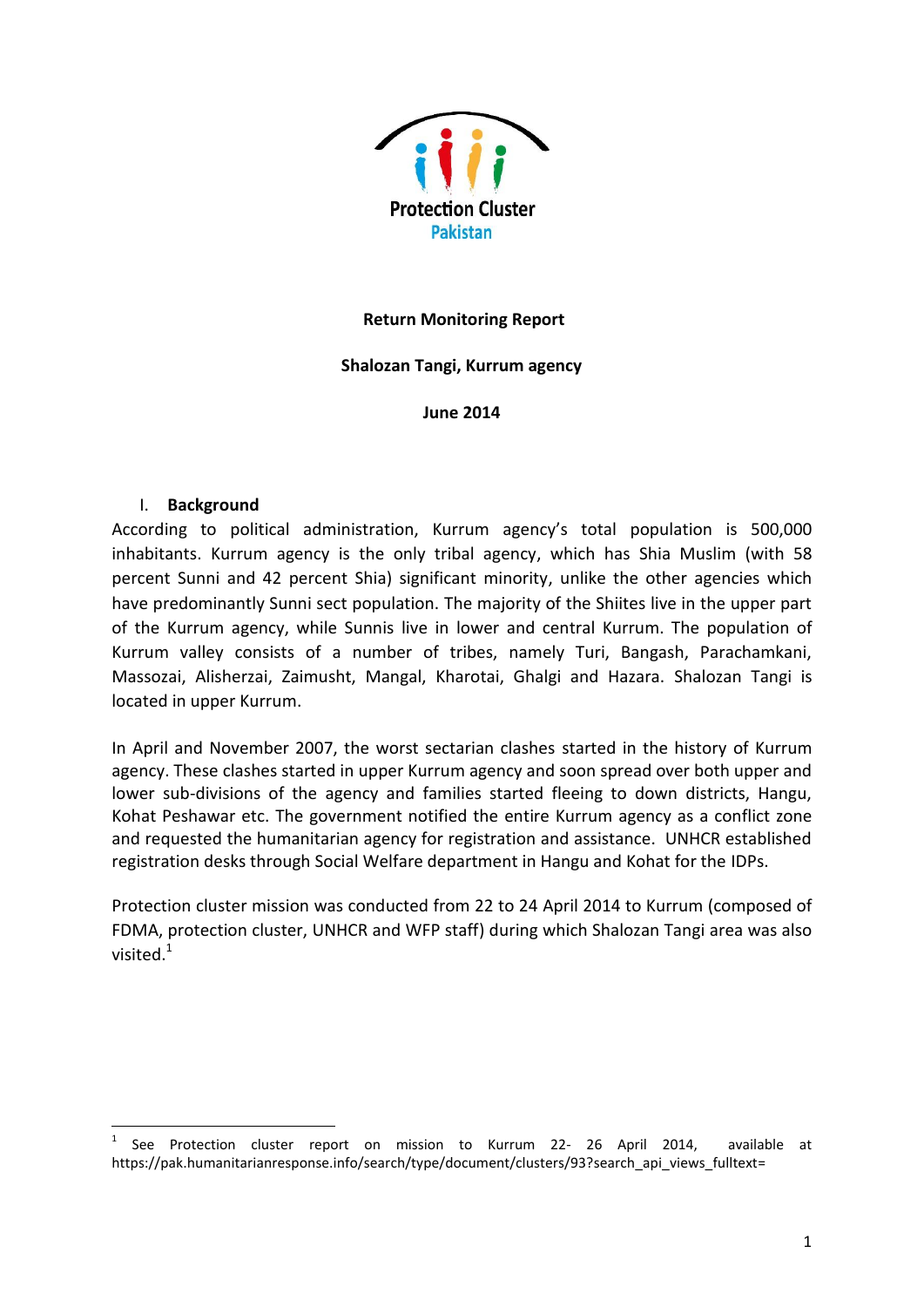

*Map 1: Kurrum agency*

**.** 

FATA Secretariat through FDMA informed the humanitarian community that 19 villages had been de-notified in 2012. The return to Shalozan Tangi area was discussed in the Return Task Force (RTF) held on 21 May 2014. FDMA requested for facilitation from the humanitarian community to enable approximately 600 IDPs (including unregistered families) affected by conflict and sectarian violence respectively to return to Shalozan Tangi areas in Kurrum agency.

In order to know the consent of the IDPs to return and their level of information related to return, in line with the Return SOPs endorsed by the Humanitarian Country Team (HCT) in February 2012 and in accordance with the "Return Policy Framework for IDPs from FATA" endorsed by the FATA authorities in 2010, protection cluster conducted Return intention survey from (RIS)<sup>2</sup> during which 137 interviews were done with the Shalozan Tangi displaced population. In addition, during the inter cluster mission from 26 to 28 May, protection cluster representative conducted additional consultations with populations displaced from Shalozan Tangi (12 male key informants) and in areas of return in Shalozan Tangi (two male key informants from amongst the population already returned to the area of origin in 2012).

<sup>&</sup>lt;sup>2</sup> See Protection cluster report on Return intention survey on Shalozan Tangi conducted in June 2014 available at

[https://pak.humanitarianresponse.info/system/files/documents/files/RIS%20Shalozan%20Tangi\\_Kurrum\\_June](https://pak.humanitarianresponse.info/system/files/documents/files/RIS%20Shalozan%20Tangi_Kurrum_June%202014.pdf) [%202014.pdf](https://pak.humanitarianresponse.info/system/files/documents/files/RIS%20Shalozan%20Tangi_Kurrum_June%202014.pdf)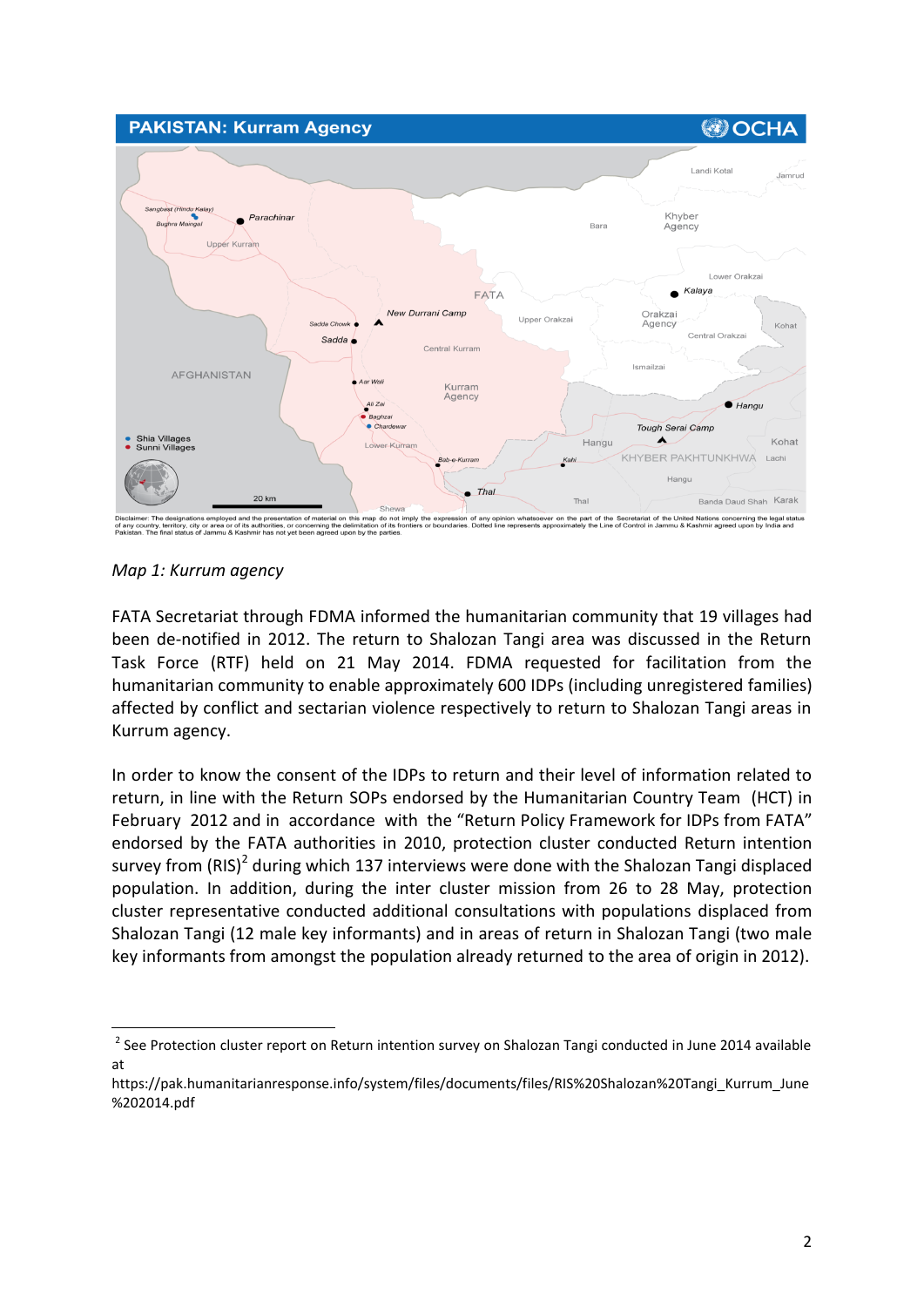The return process to Shalozan Tangi in upper Kurrum agency started on 9 June 2014. An embarkation point was established in Shalozan Dara for the process of return and a total of 407 registered families returned from the embarkation point till 13th June 2014. Protection cluster through its partner Sarhad rural support programme (SRSP) conducted 18 key informants (KI) interviews at the embarkation point in order to know the voluntary nature of the return and what difficulties they will be facing while returning to the place of origin.

# II. **Profile of consulted returnees**

At the embarkation point at Shalozan dara 18 male respondents were interviewed during the return, all of them aged between 19-59 years. There were no persons with disabilities amongst the interviewed returnees. Women were not interviewed, as there were not women returning.

## III. **Awareness sessions conducted at embarkation returnee points**

During the five days of return monitoring process from Shalozan dara in Kurrum agency, 470 sessions on mine risk education and legal documentation were delivered. All participants were male. Overviews of the session are provided below.

| <b>Date</b>                             | <b>Embarkation point</b> | <b>MRE Session</b><br>(individuals) | <b>Legal Doc</b><br>session<br>(Individuals) | Kid/FGD<br><b>Conducted</b> |
|-----------------------------------------|--------------------------|-------------------------------------|----------------------------------------------|-----------------------------|
| $9th$ June 2014                         | Shalozan dara            | 110                                 | 110                                          | $\mathbf 1$                 |
| $10^{th}$ June 2014                     |                          | 140                                 | 140                                          | 5                           |
| $11th$ june 2014                        |                          | 120                                 | 120                                          | 5                           |
| $12^{th}$ June 2014                     |                          | 70                                  | 70                                           | $\overline{4}$              |
| $\overline{13}$ <sup>th</sup> June 2013 |                          | 30                                  | 30                                           | 3                           |
| Total                                   |                          | 470                                 | 470                                          |                             |

*Table1: Overview of awareness sessions conducted during the return to Shalozan Tangi*

### **IV. Findings**

All of the respondents shared that they **have not been put under pressure to return**. Surprisingly, none of the respondents was aware of the redress mechanism in case of forced return arises- to whom they would refer the issue.

All returnees indicated that they would be returning in split families- some of the family members will be staying behind in area of displacement. In regards to the reasons why they are not return as a whole family, 50% of the respondents said that the reason being their houses are damaged, 28%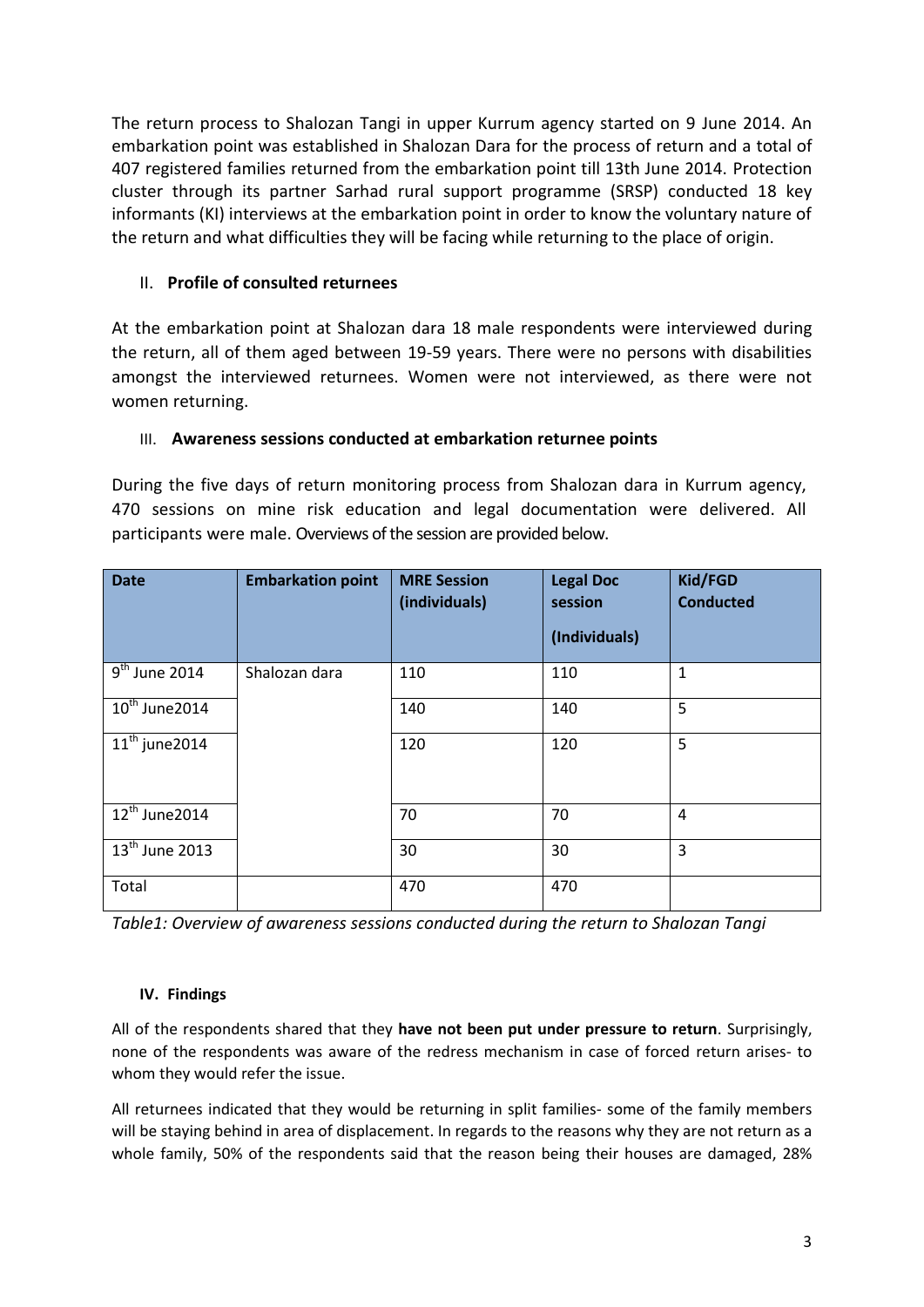were not satisfied with the security arrangement in the place of return, while 22% replied that their children are studying in the area of displacement.



*Graph 1: Reasons for not bringing immediately all family members to the areas of return*

For families who will be staying behind, 94% of family members will be staying with their relatives in areas of displacement; while 6% replied that they would stay in rented houses in area of displacement. When asked how long it would take the split family members to join them in areas of origin, all respondents responded that it would take them about three and more months to join all family members in areas of origin.

# **Access to information on the return process**

All consulted returnees at the embarkation point reported that they were informed about the return process by the government, local authorities, shura and local committee's members respectively, amongst them 7 of the respondents also said that they received the information about the return from newspaper.

In regards to advanced notice on return, all interviewees replied they had received information one week before the start of return. 89% of returnees consulted at embarkation point had adequate access to information on voluntary return form (VRF), 89% were aware about the time of return. All were aware of embarkation point and transport modalities. 96% had information about the assistance they would be receiving during return, while none of them knew about the availability of special transport for person with disabilities and pregnant women.

All consulted returnees shared that they need more information about what type and amount of food items and NFIs respectively would they receive, while 75% wanted to know about the area they would be receiving the assistance within the embarkation point.

All the respondents were reportedly informed about the security situation in the area of origin. While none was aware whether their house has been occupied and situation of land in the area of return, 72 % lacked information about the services available in area of return and 61% had no knowledge about presence of land mines / UXOs present in return areas.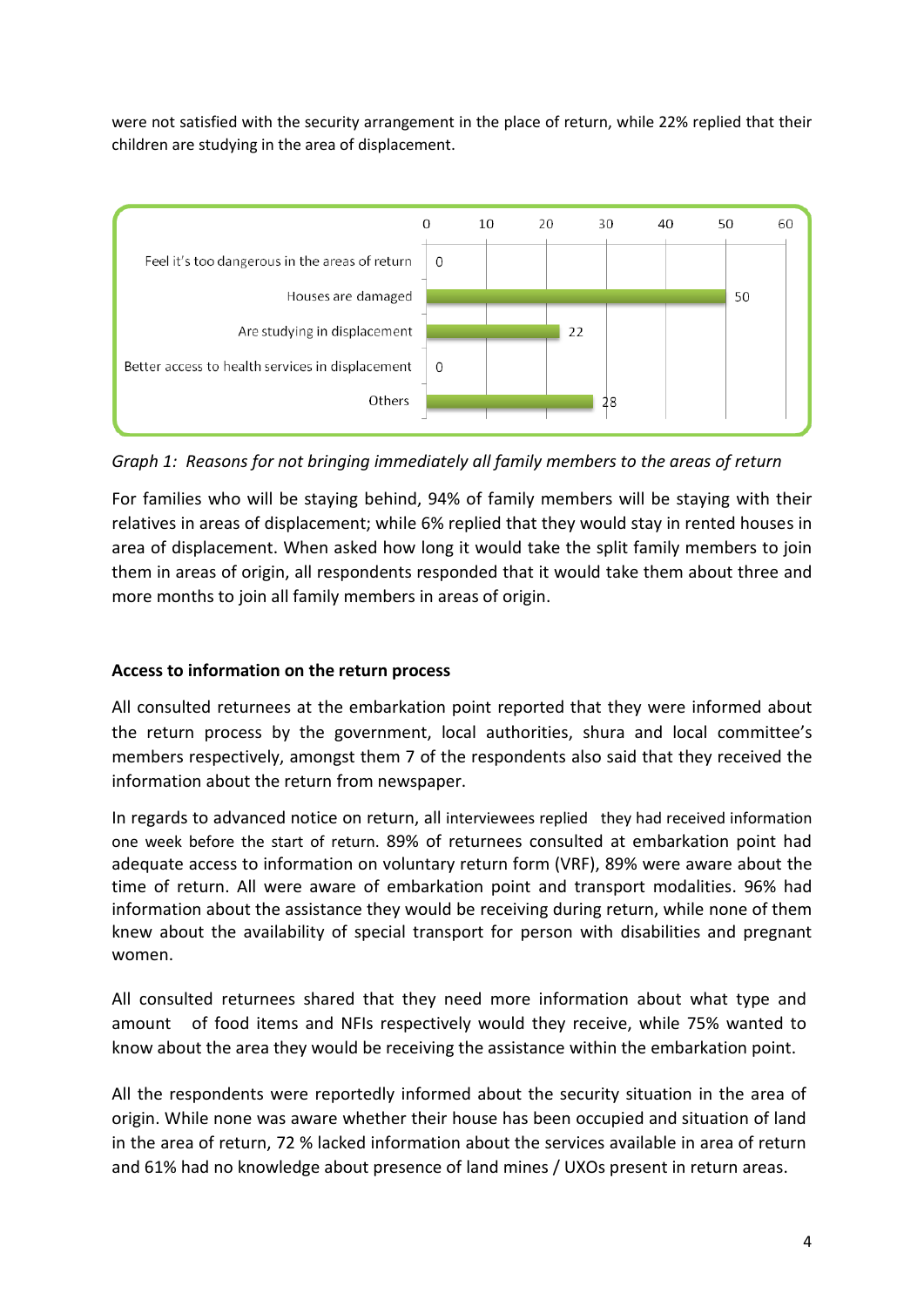The source of information on areas of return was reportedly political administration, as well as committee members and local elders. Furthermore, all returnees wished to know more about<sup>3</sup> services available after return (health, education, clean drinking water), followed by house and land compensation (94%), Government assistance on livelihoods (68%), and further assistance provided by the organizations.



*Table 2: Information needed about the areas of return as requested by returnees*

Majority of the returnees consulted at Sholzan Dara embarkation felt that the security situation at the time of return is fine and they can return back safely. While few of the respondents showed their concerns on security and were reluctant to return with whole family due to fear of reoccurrence of sectarian violence which might result in new displacement .

# **Reception facilities and return process**

Transport facilities from Sadda to the embarkation point at Sholzan dara upper Kurrum agency was provided by the political administration of Kurrum agency free of cost. None of the desks which are usually part of the return such as information desk, child desk, grievance desk or health screening were placed at the embarkation point.

When the returnees were asked about the main challenges they may be facing in area of origin, three identical responses were given by the interviewees: shelter, livelihood and Housing compensation were the biggest challenges which they may be facing upon return.

The returnees were mainly requesting support in terms of farming tools, compensation for house and thirdly rehabilitation of infrastructure in area of origin- all of the responses were identical for these three categories .

1

 $1$  Multiple answers possible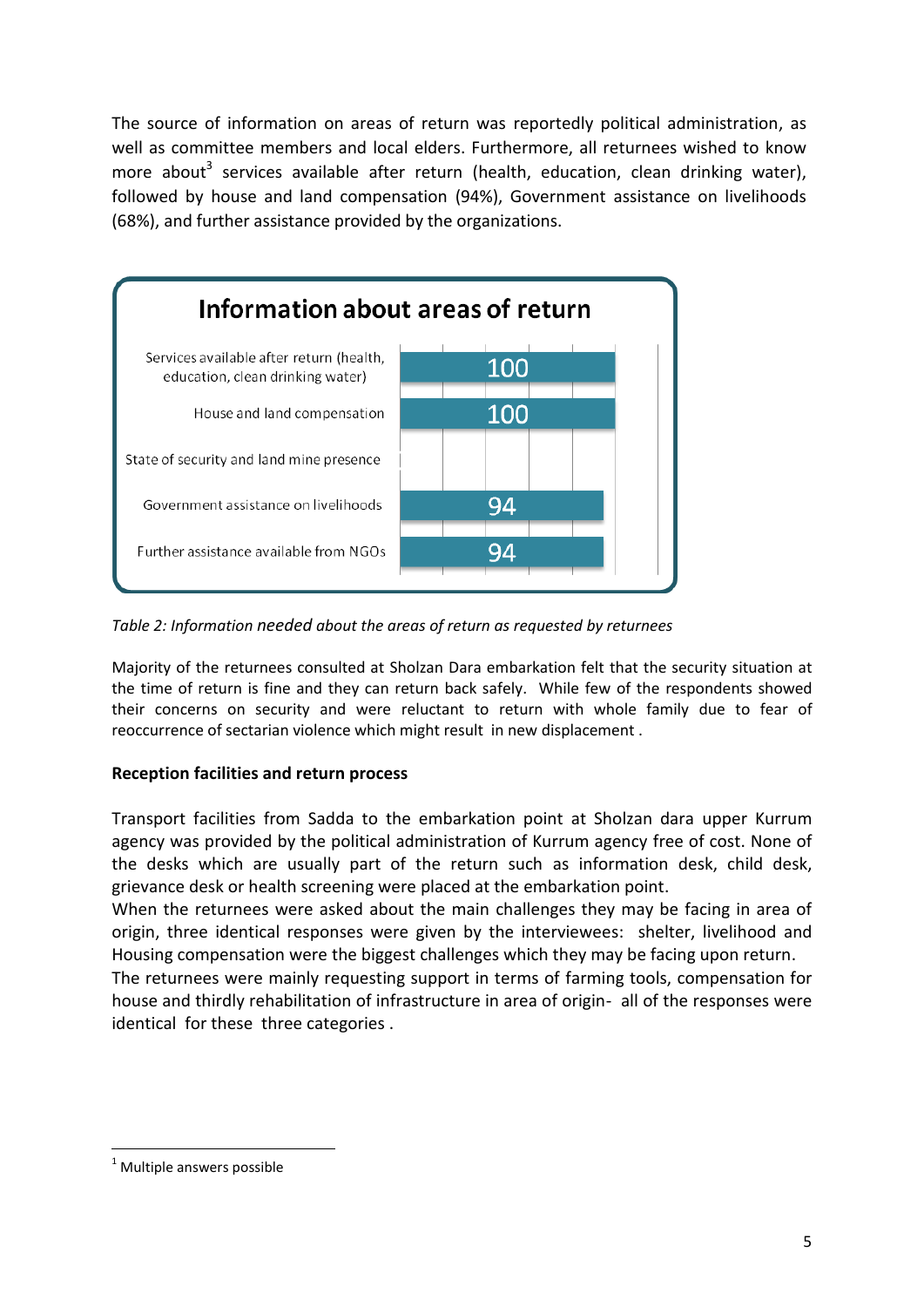# **Recommendation**

- Strong protection monitoring is necessary in areas of return in order to monitor the situation after return in the context of post sectarian violence conflict
- Government authorities need to provide more detailed information on the security situation in the area of origin as most of the IDPs' information is based on informal sources which are often not correct and this is one of the hurdles to make informed decision about their return.
- Information regarding return should be shared at least two weeks prior to the departure as per the SOPs on communication about return.
- Government should share information on land and housing issues as well as compensations in the places of return.
- The provision of services must be ensured at the place of return, and also livelihood restoration activities shall be launched to provide economic opportunities to the affected population especially cash for work and agriculture support is necessary for quick recovery
- The information desk, Grievance desk and Child protection desk should be made available at embarkation point during every return without exception.



*Protection team giving guidance and delivering awareness session on mine and risk education (photo: SRSP)*